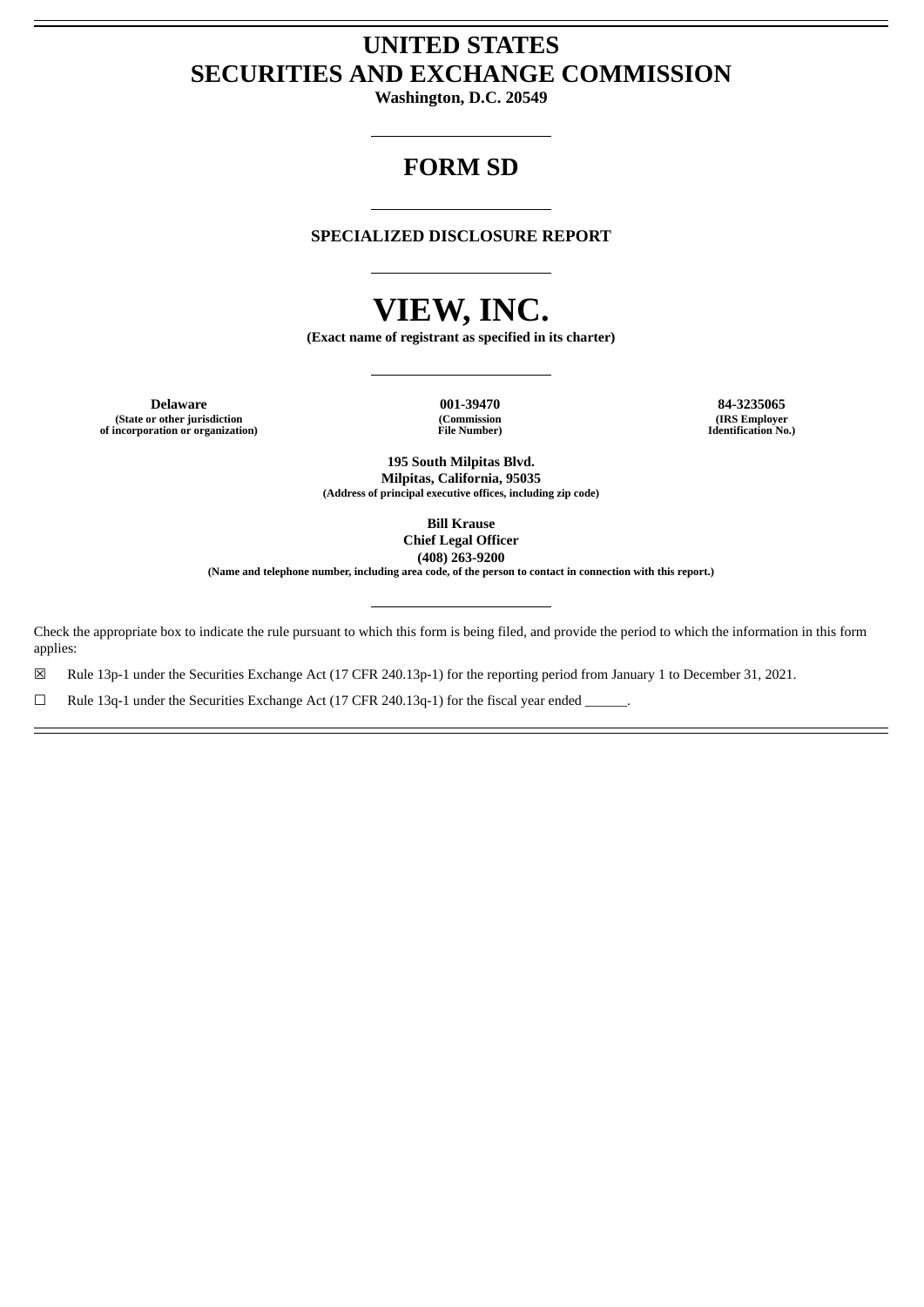# **Section 1 – Conflict Minerals Disclosure**

# **Items 1.01 and 1.02 Conflict Minerals Disclosure and Report, Exhibit**

A copy of View, Inc.'s Conflict Minerals Report for the year ended December 31, 2021 is attached as Exhibit 1.01 hereto and is publicly available at investors.view.com.

# **Section 3 – Exhibits**

# **Item 3.01 Exhibits**

Exhibit 1.01 Conflict Minerals Report of View, Inc. for the year ended December 31, 2021, as required by Items 1.01 and 1.02 of this Form.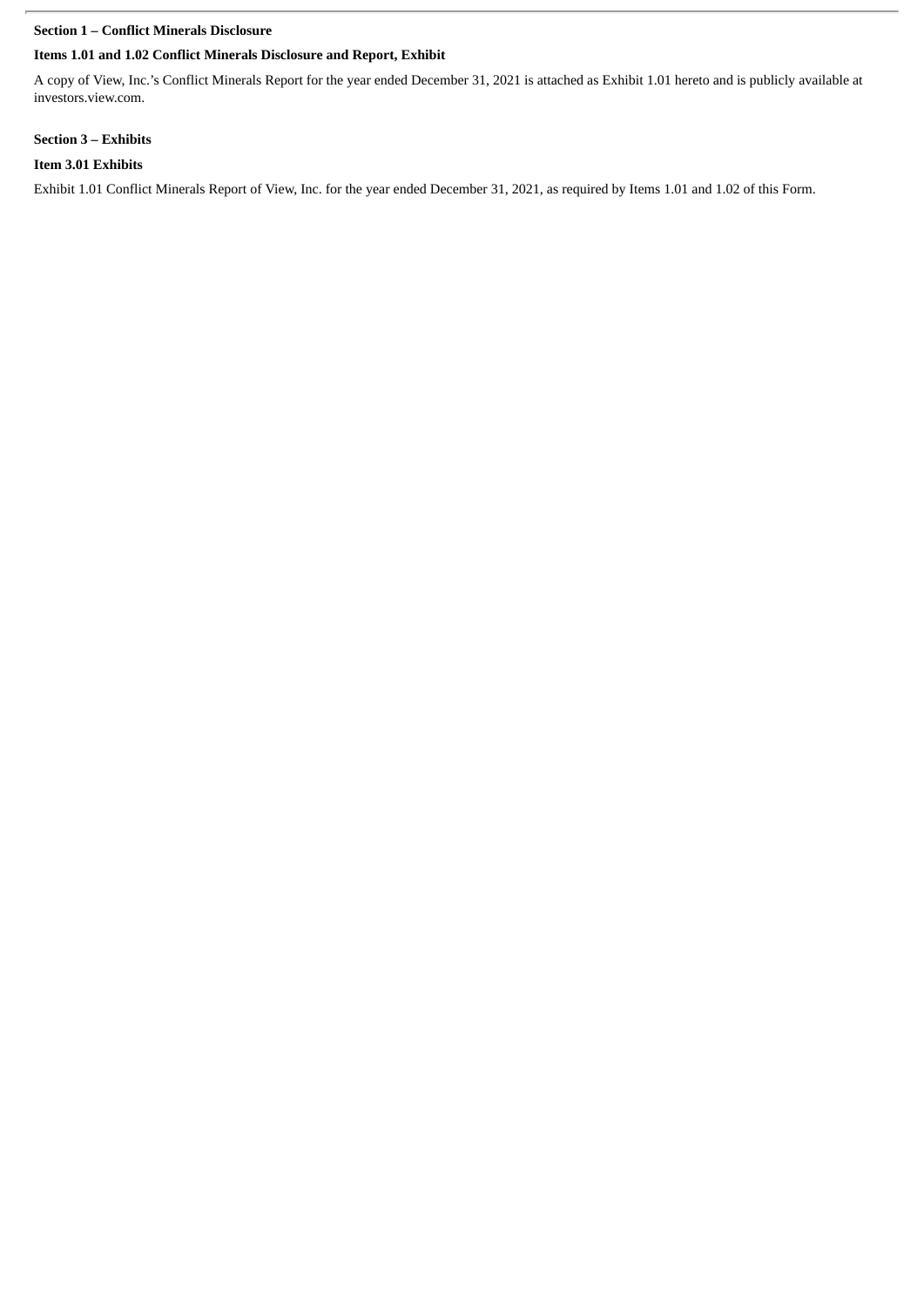**SIGNATURE**

Pursuant to the requirements of the Securities Exchange Act of 1934, the registrant has duly caused this report to be signed on its behalf by the duly authorized undersigned.

Date: May 27, 2022 View, Inc.

By: /s/ Bill Krause

Name: Bill Krause<br>Title: Chief Legal Chief Legal Officer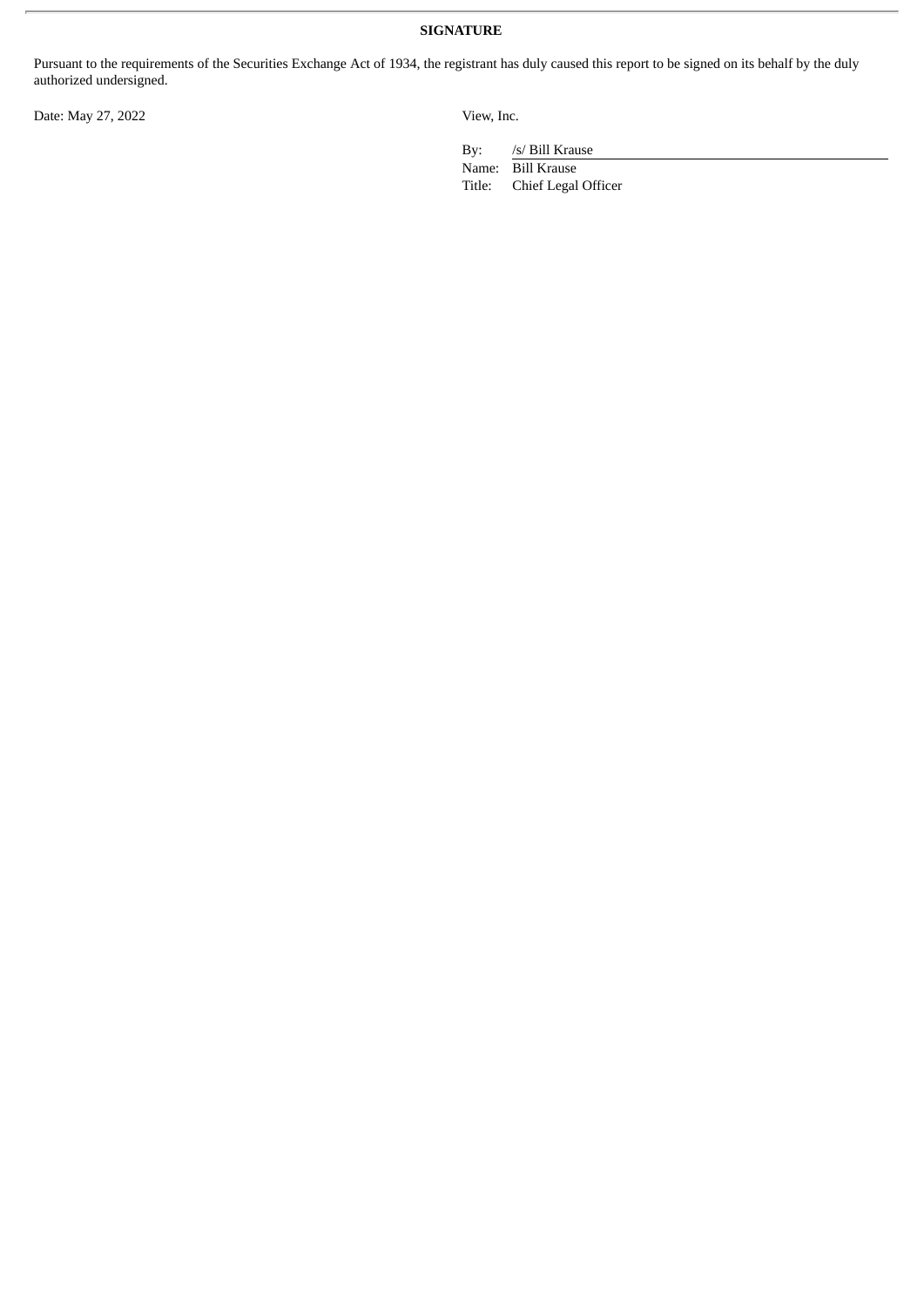#### **Conflict Minerals Report of View, Inc. For the Year Ended December 31, 2021**

#### **Introduction**

View, Inc., together with its consolidated subsidiaries ("View," "the Company," "we," "us," and "our"), has prepared this Conflict Minerals Report for the reporting period January 1, 2021 to December 31, 2021 pursuant to Rule 13p-1 under the Securities Exchange Act of 1934, as amended, and the requirements of Form SD (collectively, "the Rules").

Minerals including tantalum, tin, tungsten, and gold ("3TG") are classified as "conflict minerals" and may be necessary to the functionality or production of certain products that we manufacture or contract to manufacture. As such, we are subject to the Rules with respect to those necessary conflict minerals. The Rules require us to conduct, in good faith, a reasonable country of origin inquiry ("RCOI") into those necessary conflict minerals to determine whether they originated in the Democratic Republic of Congo ("DRC") or an adjoining country ("a covered country" and together, the "covered countries") or are from recycled or scrap sources. If, as a result of our RCOI procedures, we know or have reason to believe that any of our necessary conflict minerals originated in one or more of the covered countries and are not from recycled or scrap materials, then we are required to exercise due diligence to determine the source and chain of custody of such conflict minerals.

This Report and Form SD can be found on our website at www.view.com.

#### **Company Overview**

View is a technology company that makes buildings smart and connected to improve people's health, productivity and experience, while simultaneously reducing energy consumption. Our market leading innovations and products enable people to lead healthier and more productive lives by allowing in more natural daylight and views while minimizing glare and heat, and simultaneously reducing the building's carbon footprint and energy usage. We have achieved these transformations by designing, manufacturing, and providing electrochromic or "smart" glass panels to which we add a 1 micrometer (approximately 1/100th the thickness of human hair) proprietary electrochromic coating that fundamentally changes the building's thermodynamics and the health of the humans inside it. Through our proprietary network infrastructure, each View Smart Glass window is provided an individual IP-addressable location and when combined with our proprietary software and algorithms, View Smart Glass intelligently adjusts in response to the sun by tinting from clear to dark states, and vice versa. In addition, we now offer a suite of fully integrated, cloud-connected smart-building products that we believe will enable us to further optimize the human experience within buildings.

For further discussion of our products and services, see our definitive proxy statement filed on February 16, 2021, as supplemented on February 23, 2021 (the "Proxy Statement"). The information contained in the Proxy Statement is not incorporated by reference into this Conflict Minerals Report or our Form SD for 2021 and should not be considered part of this Conflict Minerals Report or the associated Form SD.

#### **View's Conflict Minerals Policy**

Our goal is to eliminate the use of Conflict Minerals. We are aware that our products contain 3TG metals that are necessary to the functionality or production of those products. To this end, View works with its suppliers to identify the sources of all 3TG metals used in our products. If any of these metals may originate from the Covered Countries, then further investigation is required. We use the tools provided by the Responsible Minerals Initiative ("RMI") to gather information from our suppliers. The information requested includes the name and location of smelters or refiners used to produce the metals, and the origin of the minerals. Our due diligence process and efforts are consistent with the Organization for Economic Co-operation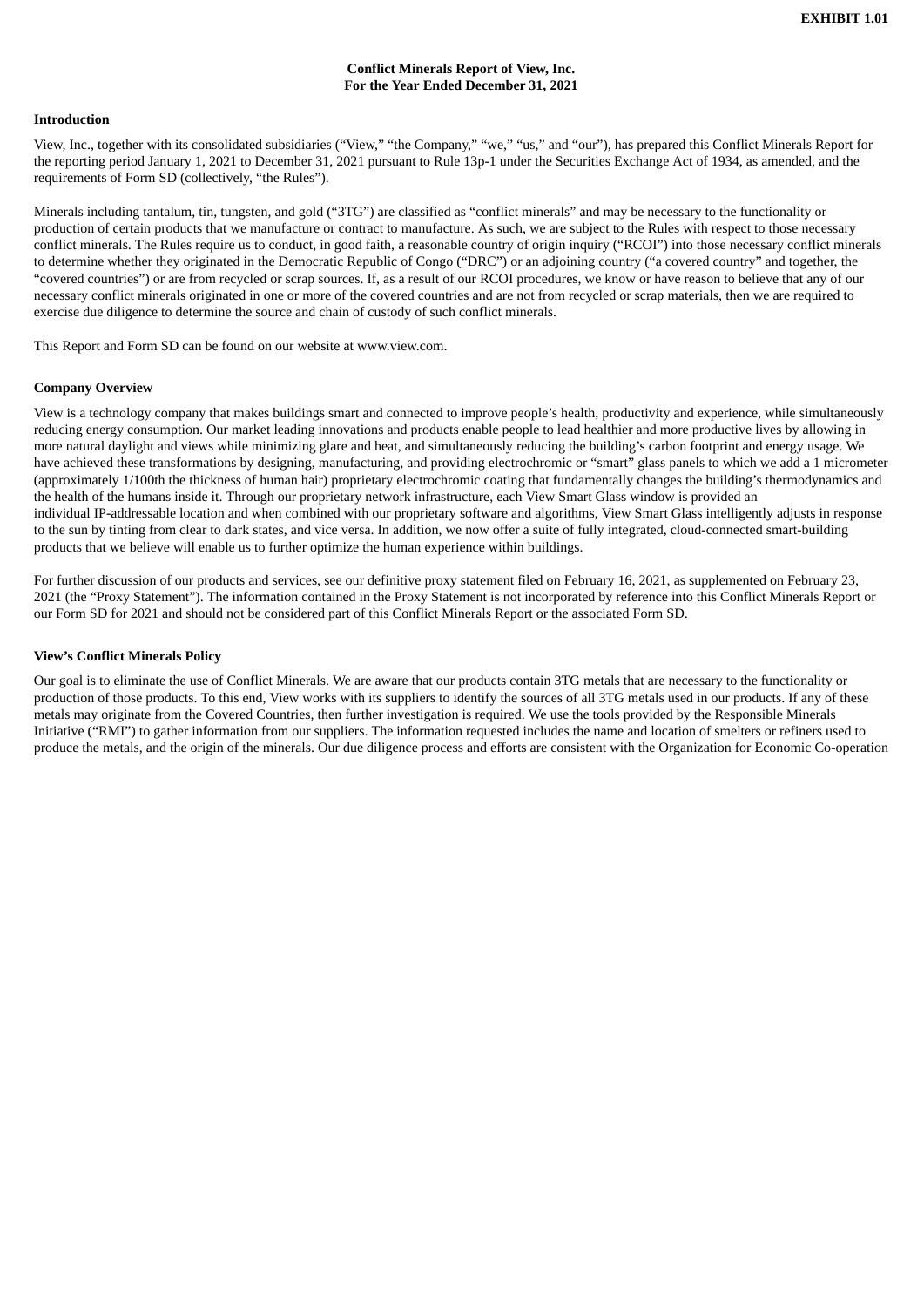and Development ("OECD") Due Diligence Guidance for Responsible Supply Chains of Minerals from Conflict-Affected and High-Risk Areas ("OECD Guidance").

Our Conflict Minerals Policy can be found on our website at www.view.com.

#### **Description of Product Identification and RCOI Processes**

We have concluded that, during 2021, we manufactured and contracted to manufacture products containing certain conflict minerals. As such, we conducted a RCOI process to determine whether any of the conflict minerals originated, or may have originated, in the covered countries and whether such conflict minerals originated from recycled or scrap sources.

We conducted an assessment to determine which of our direct suppliers may be providing components of our products that are likely to contain conflict minerals. We employed a collaborative process to identify the applicable list of components and suppliers to focus our efforts, consulting with members of our supply chain department. We verified with such personnel that the population of components and suppliers was complete and comprehensive for our 2021 procedures. We then identified the list of suppliers that we directly procured materials from ("tier one" or "direct" suppliers) to survey. Three suppliers were confirmed to have supplied products or components to us that contained conflict minerals during the year ended December 31, 2021, all of which responded to our surveys.

#### **Results**

Leveraging the RMI Conflict Minerals Reporting Template ("CMRT"), our RCOI consisted of surveying tier one suppliers confirmed to have supplied products that contained conflict minerals that were either used to manufacture our smart glass panels or contracted for the manufacturing of our balance of system components. This template includes information regarding the smelters, origins of conflict minerals, supplier due diligence programs, and whether the materials originate from recycled or scrap sources.

As part of reviewing the completed CMRT surveys, responses were reviewed for completeness, reasonableness, and consistency, and we followed up with our suppliers for corrections and clarifications as needed.

Our tier one suppliers performed similar RCOI procedures to identify the chain of custody from their suppliers back to the smelter and country of origin. We relied on the good faith efforts of our tier one suppliers to provide us with reasonable information and representations relating to the smelter and country of origin. The smelter or refiner facilities that may have been used to process our necessary conflict minerals are contained in Annex I. See "Smelter and Refiner Facilities" below for more detail regarding the information contained in Annex I.

Based on the surveys received from our suppliers and the RCOI procedures conducted for our business, we concluded that we had reason to believe that a portion of our necessary conflict minerals originated or may have originated in the covered countries and such necessary conflict minerals may not have been from recycled or scrap sources. Based on this result, we exercised due diligence to determine the source and chain of custody of such conflict minerals as described below.

#### **Framework Used to Develop Due Diligence Measures**

In accordance with the Rules, we undertook due diligence efforts to determine the country, mine, or location of origin and facilities used to produce the conflict minerals used in our products. We designed our due diligence measures to conform in all material respects with the internationally recognized due diligence framework as set forth in the OECD Guidance and related supplements for 3TG.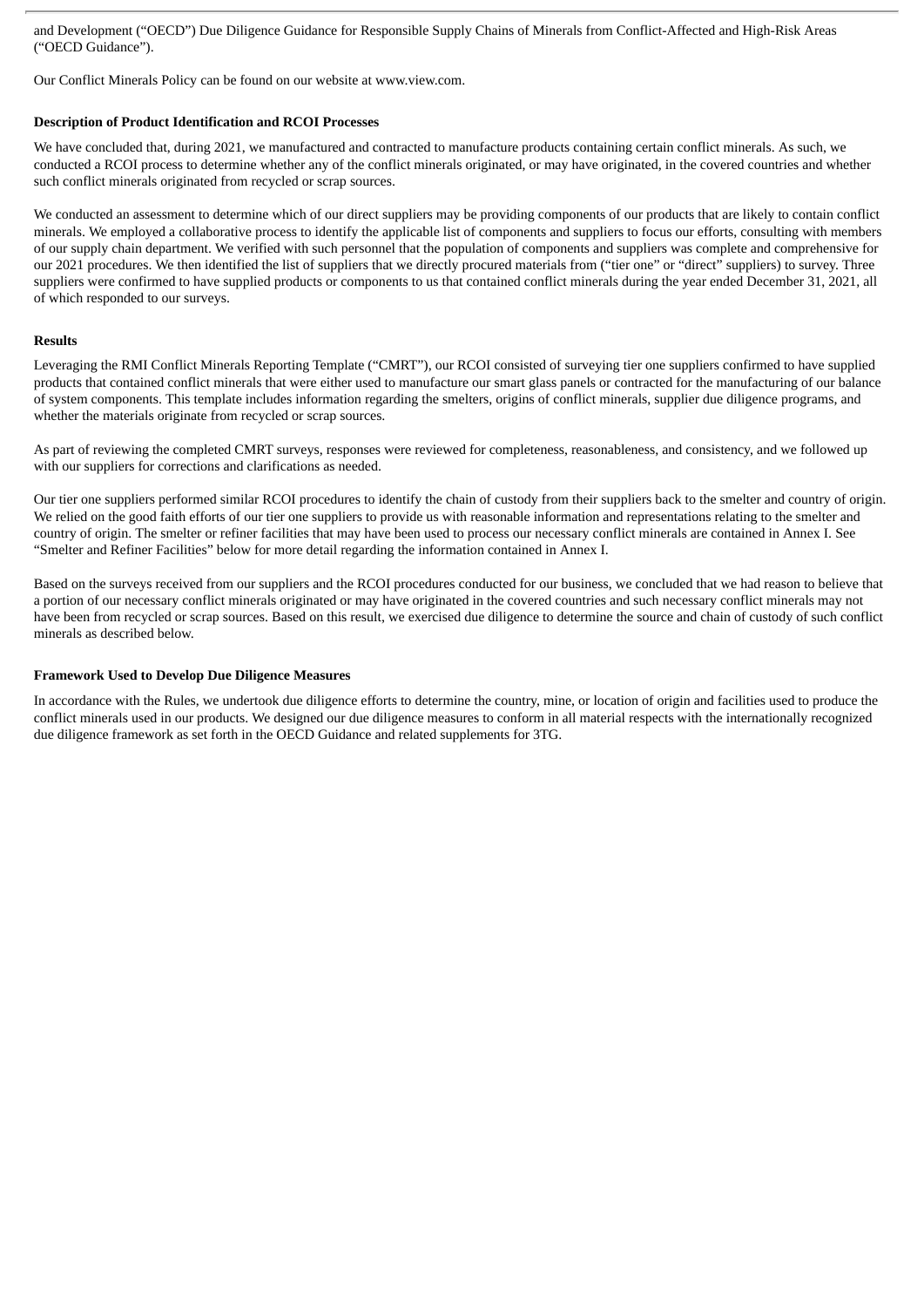## **Due Diligence Undertaken to Comply with the OECD Framework**

Our due diligence process for 2021 included the following steps:

## *OECD Step 1: Establish a Company Management System*

- We have adopted and communicated our conflict minerals policy both publicly and to relevant internal and external parties, which conflict minerals policy is available at www.view.com, and is not incorporated herein by reference.
- We have an operating, cross-functional internal governance team with representatives from our supply chain, engineering, compliance, and legal departments to ensure policy statements and control processes are followed.
- As described above, we undertook an RCOI with respect to the Conflict Minerals in our supply chain by requesting a CMRT be completed by each of our suppliers to gather information about their use of Conflict Minerals, the smelters and refiners in their supply chain that are included in our Covered Products, and the countries of origin for such Conflict Minerals.
- Our Code of Conduct contains procedures whereby employees can report violations, including via our anonymous ethics hotline.
- We have a records retention process to ensure retention of conflicts minerals due diligence materials.

#### *OECD Step 2: Identify and Assess Risks in Supply Chain*

- We conducted our surveys leveraging the CMRT, which were sent to all relevant suppliers considered to be subject to the Rules. We used the CMRT to identify smelter or refiner facilities and countries of origin of our necessary conflict minerals.
- We relied on RMI and other information provided by our suppliers to identify countries of origin for Responsible Minerals Assurance Program ("RMAP") compliant smelter or refiner facilities.
- We reviewed the responses from the CMRT questionnaires with our supply chain department and crosschecked the list with RMAP facilities found at www.responsiblemineralsinitiative.org, which website is not incorporated herein by reference.

#### *OECD Step 3: Design and Implement a Strategy to Respond to Identified Risks*

As we do not source directly from smelter or refiner facilities, we rely on our direct suppliers to provide us with the necessary information about the source of Conflict Minerals contained in our products. Our suppliers are similarly reliant upon information provided by their suppliers to provide information regarding the country of origin of Conflict Minerals that are included in our products. Thus, there is a risk that the final information provided to us and upon which we rely is incomplete or inaccurate.

#### *OECD Step 4: Independent Third-Party Audit of Smelter/Refiner Due Diligence Practices*

- As we do not source directly from smelter or refiner facilities, we rely on the RMAP to oversee and coordinate third-party audits of these facilities. The RMAP audit protocols and procedures were designed by the RMI. These audit protocols and procedures require the smelters or refiners to engage specially trained third-party auditors to independently verify that these smelters and refiners can be considered conflict free.
- We rely on the publicly available audit results of the RMAP third-party audits to validate the sourcing practices of facilities in our supply chain.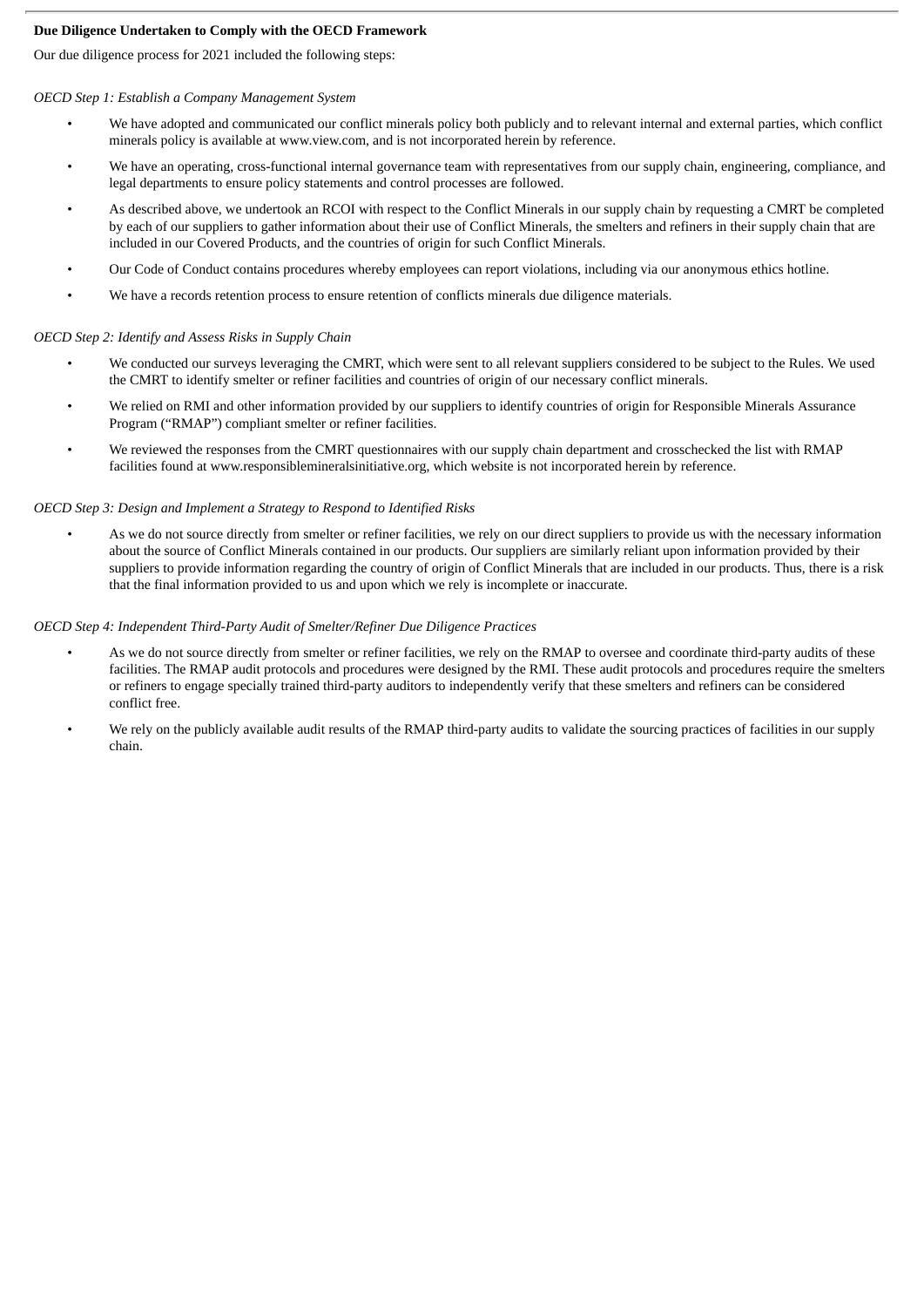#### *OECD Step 5: Report Annually on Supply Chain Due Diligence*

• We file a Form SD and Conflict Minerals Report with the Securities and Exchange Commission on an annual basis, as necessary. Our Form SD and Conflict Minerals Report are also available on our website at investors.view.com and is not incorporated herein by reference.

#### **Smelter and Refiner Facilities**

In connection with our RCOI and due diligence efforts, our suppliers provided us with lists of facilities that may have processed the necessary conflict minerals used in our products during 2021. Such facility information is included in Annex I.

#### **Due Diligence Efforts to Identify Country, Location, and Mine of Origin of Conflict Minerals in Products**

After obtaining CMRT forms and related documentation through our RCOI and due diligence processes as described above, we compared the smelters and refiners used by relevant suppliers with the list of smelters and refiners from the RMAP, as well as responses in the CMRT, to gather the country, location, and mine of origin information. We also reviewed public information, to the extent available, in an attempt to verify the mine or location of origin. All of the smelters/refiners on our list have been verified as conformant by the RMAP. Therefore, based on our due diligence efforts, we conclude the Conflict Minerals contained in our Covered Products come from suppliers using smelters or refiners listed as conformant by RMI. However, we rely on our direct suppliers to provide us with the necessary information about the source of Conflict Minerals contained in the Covered Products that we contract with them to manufacture for us and our suppliers are similarly reliant upon information provided by their suppliers. Thus, there is a risk that the final information provided to us and upon which we rely is incomplete or inaccurate.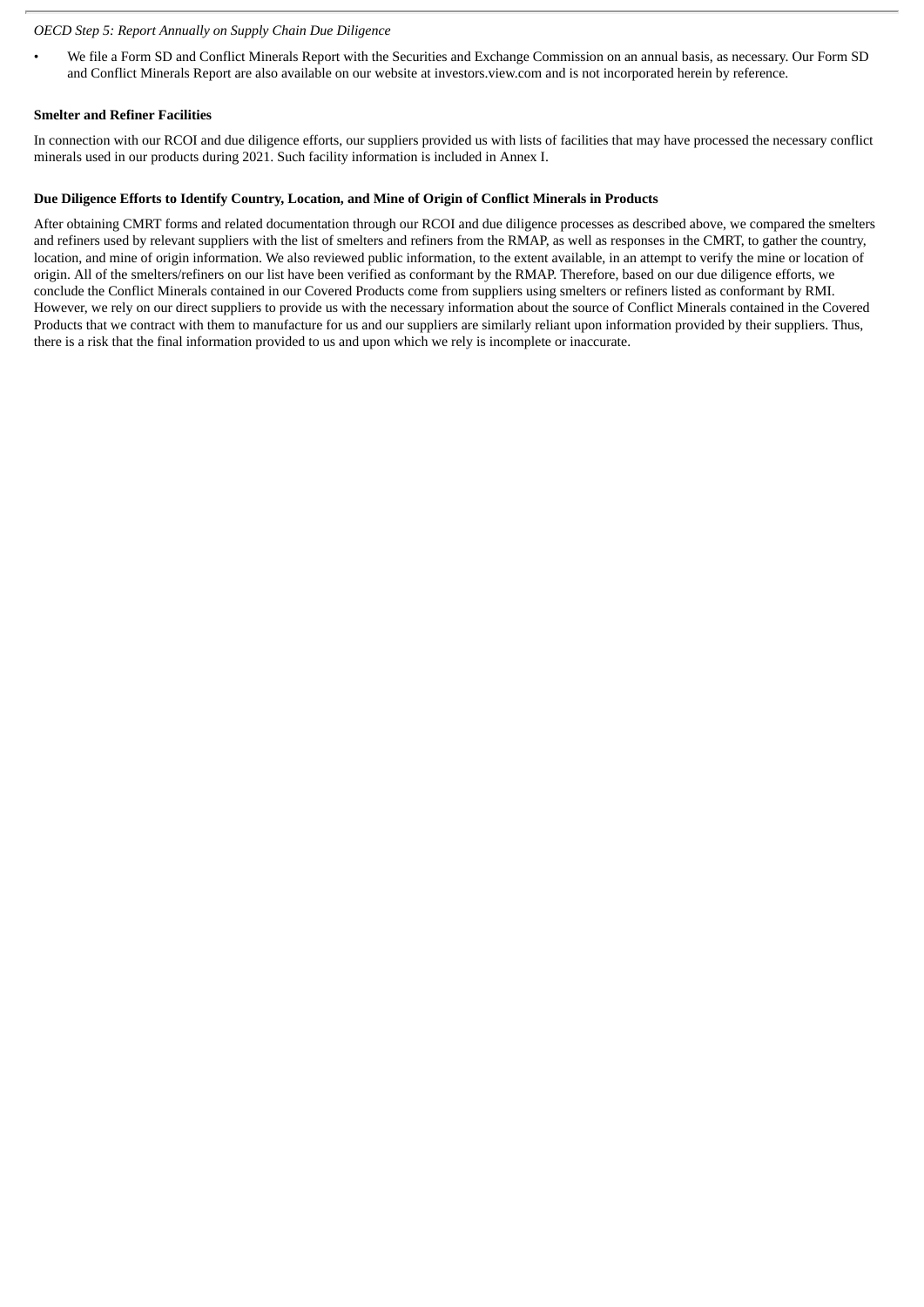# **ANNEX I**

# **SMELTER LIST**

| <b>Metal</b> | <b>Smelter Name</b>                             | <b>Smelter Country</b>    | <b>Status</b> |
|--------------|-------------------------------------------------|---------------------------|---------------|
| Tungsten     | Xiamen Tungsten (H.C.) Co., Ltd.                | <b>CHINA</b>              | Conformant    |
| Tungsten     | Chongyi Zhangyuan Tungsten Co., Ltd.            | <b>CHINA</b>              | Conformant    |
| Tungsten     | Ganzhou Haichuang Tungsten Co., Ltd.            | <b>CHINA</b>              | Conformant    |
| Tungsten     | Jiangxi Gan Bei Tungsten Co., Ltd.              | <b>CHINA</b>              | Conformant    |
| Tungsten     | Global Tungsten & Powders Corp.                 | UNITED STATES OF AMERICA  | Conformant    |
| Tungsten     | Kennametal Huntsville                           | UNITED STATES OF AMERICA  | Conformant    |
| Tungsten     | Hydrometallurg, JSC                             | <b>RUSSIAN FEDERATION</b> | Conformant    |
| Tungsten     | Chenzhou Diamond Tungsten Products Co., Ltd.    | <b>CHINA</b>              | Conformant    |
| Tungsten     | Jiangwu H.C. Starck Tungsten Products Co., Ltd. | <b>CHINA</b>              | Conformant    |
| Tungsten     | Hunan Chunchang Nonferrous Metals Co., Ltd.     | <b>CHINA</b>              | Conformant    |
| Tungsten     | Jiangxi Tungsten Co Ltd                         | <b>CHINA</b>              | Conformant    |
| Tin          | Minsur                                          | <b>PERU</b>               | Conformant    |
| Tin          | Mineracao Taboca S.A.                           | <b>BRAZIL</b>             | Conformant    |
| Tin          | PT Timah Tbk Mentok                             | <b>INDONESIA</b>          | Conformant    |
| Tin          | Malaysia Smelting Corporation (MSC)             | <b>MALAYSIA</b>           | Conformant    |
| Tin          | PT Timah Tbk Kundur                             | <b>INDONESIA</b>          | Conformant    |
| Tin          | PT Mitra Stania Prima                           | <b>INDONESIA</b>          | Conformant    |
| Tin          | PT Artha Cipta Langgeng                         | <b>INDONESIA</b>          | Conformant    |
| Tin          | <b>Fenix Metals</b>                             | <b>POLAND</b>             | Conformant    |
| Tin          | Yunnan Tin Company Limited                      | <b>CHINA</b>              | Conformant    |
|              |                                                 |                           |               |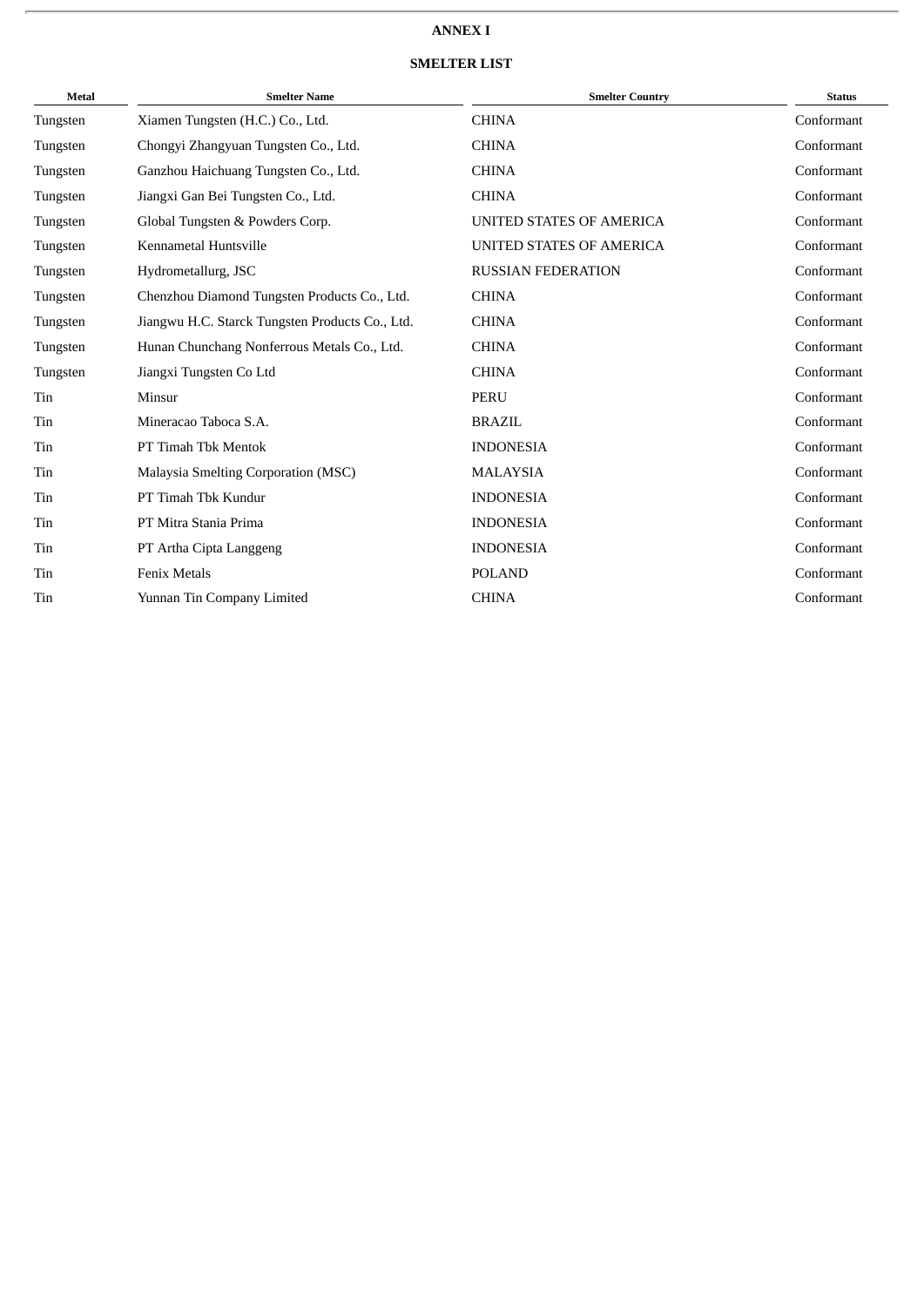| Tin      | PT Refined Bangka Tin                           | <b>INDONESIA</b>                 | Conformant |
|----------|-------------------------------------------------|----------------------------------|------------|
| Tin      | White Solder Metalurgia e Mineracao Ltda.       | <b>BRAZIL</b>                    | Conformant |
| Tin      | PT Menara Cipta Mulia                           | <b>INDONESIA</b>                 | Conformant |
| Tin      | Tin Technology & Refining                       | UNITED STATES OF AMERICA         | Conformant |
| Tin      | <b>EM Vinto</b>                                 | BOLIVIA (PLURINATIONAL STATE OF) | Conformant |
| Tin      | Thaisarco                                       | <b>THAILAND</b>                  | Conformant |
| Tin      | CV Venus Inti Perkasa                           | <b>INDONESIA</b>                 | Conformant |
| Tin      | Metallo Belgium N.V.                            | <b>BELGIUM</b>                   | Conformant |
| Tin      | Operaciones Metalurgicas S.A.                   | BOLIVIA (PLURINATIONAL STATE OF) | Conformant |
| Tin      | PT Bangka Serumpun                              | <b>INDONESIA</b>                 | Conformant |
| Tungsten | Jiangxi Yaosheng Tungsten Co., Ltd.             | <b>CHINA</b>                     | Conformant |
| Tungsten | Xiamen Tungsten Co., Ltd.                       | <b>CHINA</b>                     | Conformant |
| Gold     | 8853 S.p.A.                                     | <b>ITALY</b>                     | Conformant |
| Gold     | <b>Advanced Chemical Company</b>                | UNITED STATES OF AMERICA         | Conformant |
| Gold     | Aida Chemical Industries Co., Ltd.              | <b>JAPAN</b>                     | Conformant |
| Gold     | Al Etihad Gold Refinery DMCC                    | <b>UNITED ARAB EMIRATES</b>      | Conformant |
| Gold     | Allgemeine Gold-und Silberscheideanstalt A.G.   | <b>GERMANY</b>                   | Conformant |
| Gold     | Almalyk Mining and Metallurgical Complex (AMMC) | <b>UZBEKISTAN</b>                | Conformant |
| Gold     | AngloGold Ashanti Corrego do Sitio Mineracao    | <b>BRAZIL</b>                    | Conformant |
| Gold     | Argor-Heraeus S.A.                              | <b>SWITZERLAND</b>               | Conformant |
| Gold     | Asahi Pretec Corp.                              | <b>JAPAN</b>                     | Conformant |
| Gold     | Asahi Refining Canada Ltd.                      | <b>CANADA</b>                    | Conformant |
| Gold     | Asahi Refining USA Inc.                         | UNITED STATES OF AMERICA         | Conformant |
| Gold     | Asaka Riken Co., Ltd.                           | <b>JAPAN</b>                     | Conformant |
| Gold     | Aurubis AG                                      | <b>GERMANY</b>                   | Conformant |
|          |                                                 |                                  |            |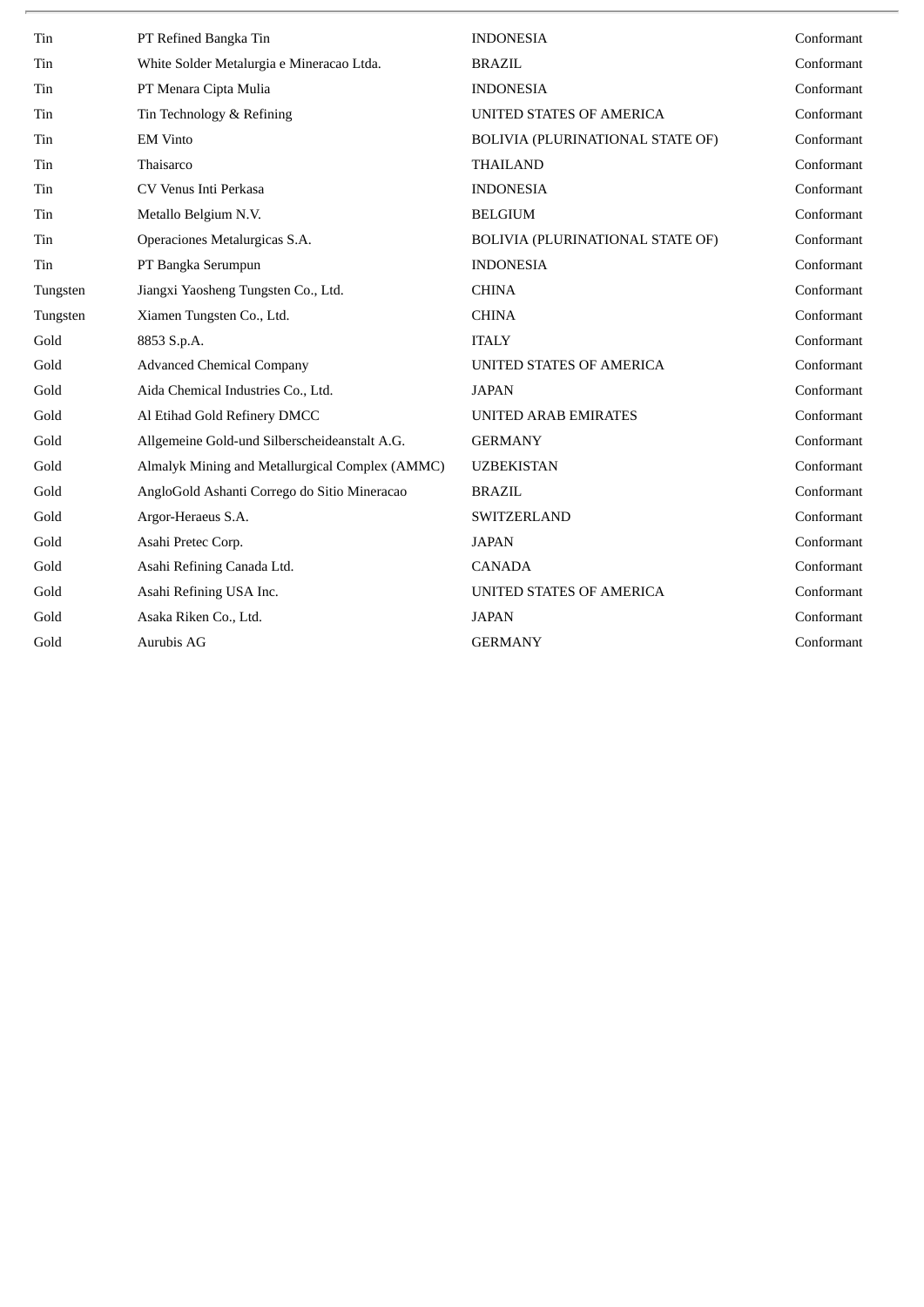| Gold | <b>Bangalore Refinery</b>                                          | <b>INDIA</b>                | Conformant |
|------|--------------------------------------------------------------------|-----------------------------|------------|
| Gold | Bangko Sentral ng Pilipinas (Central Bank of the<br>Philippines)   | <b>PHILIPPINES</b>          | Conformant |
| Gold | <b>Boliden AB</b>                                                  | <b>SWEDEN</b>               | Conformant |
| Gold | C. Hafner GmbH + Co. KG                                            | <b>GERMANY</b>              | Conformant |
| Gold | CCR Refinery—Glencore Canada Corporation                           | <b>CANADA</b>               | Conformant |
| Gold | Cendres + Metaux S.A.                                              | SWITZERLAND                 | Conformant |
| Gold | Chimet S.p.A.                                                      | <b>ITALY</b>                | Conformant |
| Gold | Chugai Mining                                                      | <b>JAPAN</b>                | Conformant |
| Gold | DSC (Do Sung Corporation)                                          | KOREA, REPUBLIC OF          | Conformant |
| Gold | <b>DODUCO</b> Contacts and Refining GmbH                           | <b>GERMANY</b>              | Conformant |
| Gold | Dowa                                                               | <b>JAPAN</b>                | Conformant |
| Gold | Eco-System Recycling Co., Ltd. East Plant                          | <b>JAPAN</b>                | Conformant |
| Gold | Eco-System Recycling Co., Ltd. North Plant                         | <b>JAPAN</b>                | Conformant |
| Gold | Eco-System Recycling Co., Ltd. West Plant                          | <b>JAPAN</b>                | Conformant |
| Gold | <b>Emirates Gold DMCC</b>                                          | <b>UNITED ARAB EMIRATES</b> | Conformant |
| Gold | <b>JSC Novosibirsk Refinery</b>                                    | <b>RUSSIAN FEDERATION</b>   | Conformant |
| Gold | <b>Geib Refining Corporation</b>                                   | UNITED STATES OF AMERICA    | Conformant |
| Gold | LT Metal Ltd.                                                      | KOREA, REPUBLIC OF          | Conformant |
| Gold | Heimerle + Meule GmbH                                              | <b>GERMANY</b>              | Conformant |
| Gold | Heraeus Metals Hong Kong Ltd.                                      | <b>CHINA</b>                | Conformant |
| Gold | Heraeus Germany GmbH Co. KG                                        | <b>GERMANY</b>              | Conformant |
| Gold | Inner Mongolia Qiankun Gold and Silver Refinery Share<br>Co., Ltd. | <b>CHINA</b>                | Conformant |
| Gold | Ishifuku Metal Industry Co., Ltd.                                  | <b>JAPAN</b>                | Conformant |
| Gold | <b>Istanbul Gold Refinery</b>                                      | <b>TURKEY</b>               | Conformant |
| Gold | Italpreziosi                                                       | <b>ITALY</b>                | Conformant |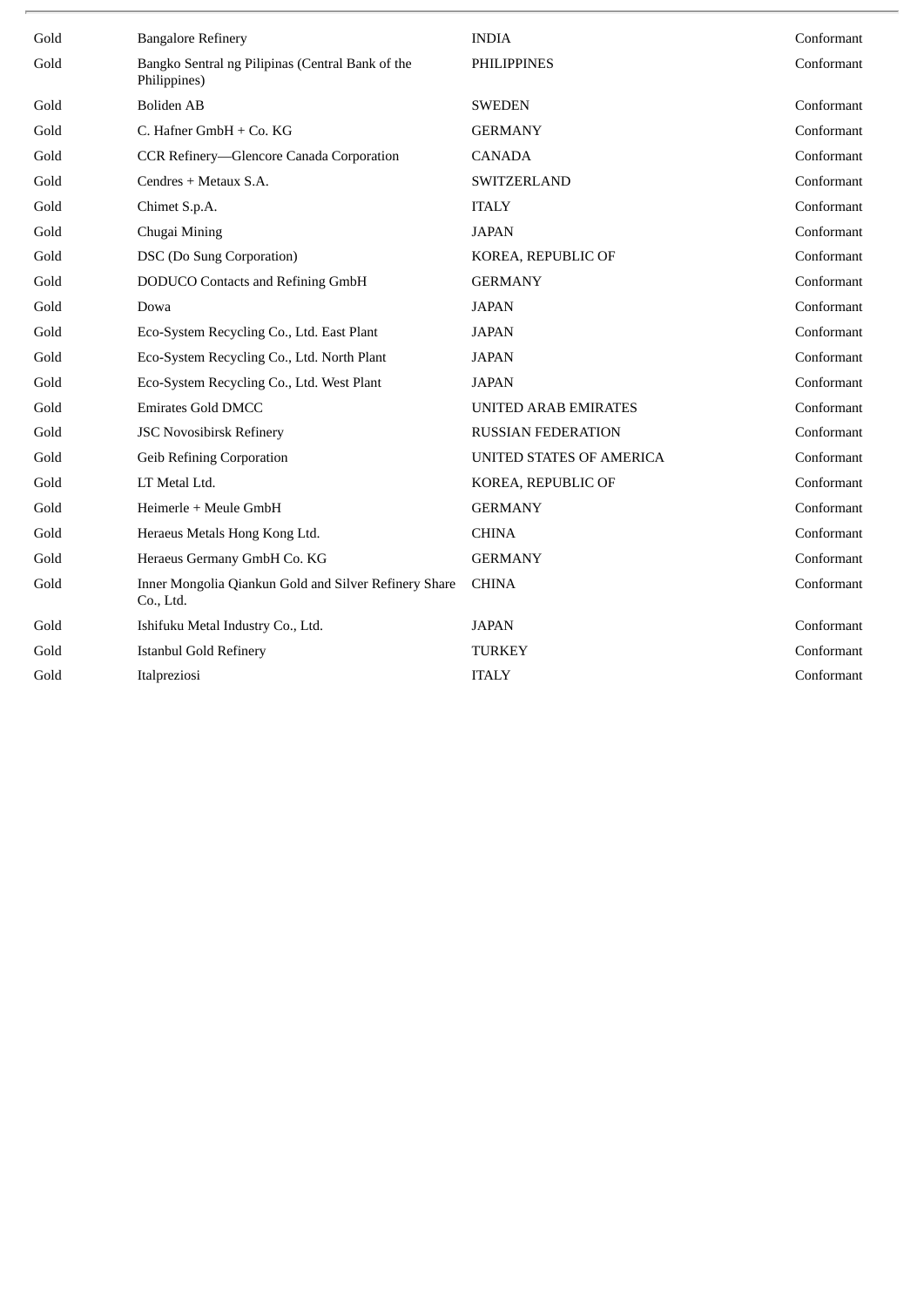| Gold | Japan Mint                                  | <b>JAPAN</b>              | Conformant |
|------|---------------------------------------------|---------------------------|------------|
| Gold | Jiangxi Copper Co., Ltd.                    | <b>CHINA</b>              | Conformant |
| Gold | <b>JSC</b> Uralelectromed                   | <b>RUSSIAN FEDERATION</b> | Conformant |
| Gold | JX Nippon Mining & Metals Co., Ltd.         | <b>JAPAN</b>              | Conformant |
| Gold | Kazzinc                                     | <b>KAZAKHSTAN</b>         | Conformant |
| Gold | Kennecott Utah Copper LLC                   | UNITED STATES OF AMERICA  | Conformant |
| Gold | KGHM Polska Miedz Spolka Akcyjna            | <b>POLAND</b>             | Conformant |
| Gold | Kojima Chemicals Co., Ltd.                  | <b>JAPAN</b>              | Conformant |
| Gold | Korea Zinc Co., Ltd.                        | KOREA, REPUBLIC OF        | Conformant |
| Gold | Kyrgyzaltyn JSC                             | <b>KYRGYZSTAN</b>         | Conformant |
| Gold | L'Orfebre S.A.                              | <b>ANDORRA</b>            | Conformant |
| Gold | LS-NIKKO Copper Inc.                        | KOREA, REPUBLIC OF        | Conformant |
| Gold | <b>Marsam Metals</b>                        | <b>BRAZIL</b>             | Conformant |
| Gold | Materion                                    | UNITED STATES OF AMERICA  | Conformant |
| Gold | Matsuda Sangyo Co., Ltd.                    | <b>JAPAN</b>              | Conformant |
| Gold | Metalor Technologies (Hong Kong) Ltd.       | <b>CHINA</b>              | Conformant |
| Gold | Metalor Technologies (Singapore) Pte., Ltd. | <b>SINGAPORE</b>          | Conformant |
| Gold | Metalor Technologies (Suzhou) Ltd.          | <b>CHINA</b>              | Conformant |
| Gold | Metalor Technologies S.A.                   | SWITZERLAND               | Conformant |
| Gold | <b>Metalor USA Refining Corporation</b>     | UNITED STATES OF AMERICA  | Conformant |
| Gold | Metalurgica Met-Mex Penoles S.A. De C.V.    | <b>MEXICO</b>             | Conformant |
| Gold | Mitsubishi Materials Corporation            | <b>JAPAN</b>              | Conformant |
| Gold | Mitsui Mining and Smelting Co., Ltd.        | <b>JAPAN</b>              | Conformant |
| Gold | MMTC-PAMP India Pvt., Ltd.                  | <b>INDIA</b>              | Conformant |
| Gold | Moscow Special Alloys Processing Plant      | <b>RUSSIAN FEDERATION</b> | Conformant |
| Gold | Nadir Metal Rafineri San. Ve Tic. A.S.      | <b>TURKEY</b>             | Conformant |
|      |                                             |                           |            |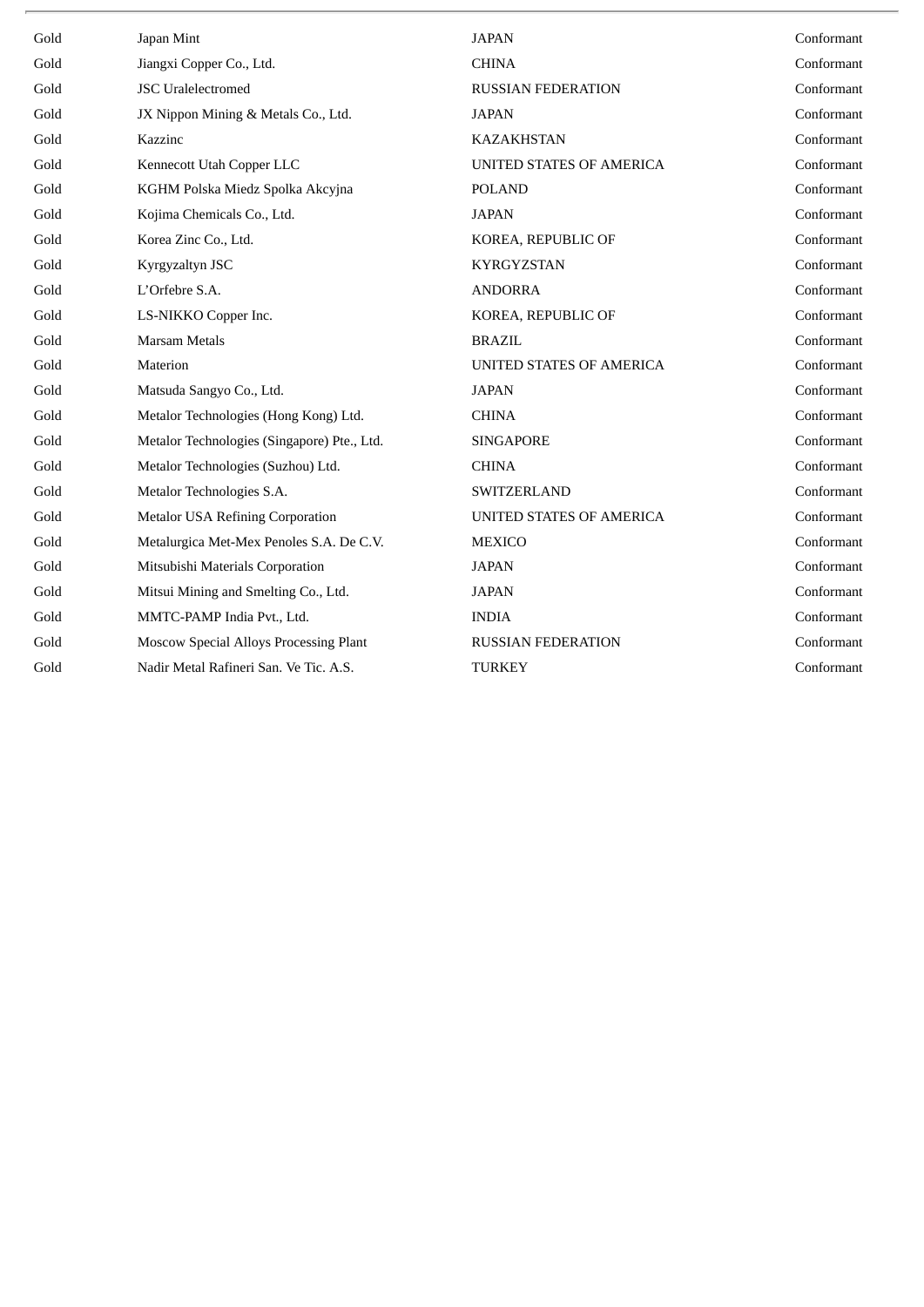| Gold | Navoi Mining and Metallurgical Combinat                                        | <b>UZBEKISTAN</b>         | Conformant |
|------|--------------------------------------------------------------------------------|---------------------------|------------|
| Gold | Nihon Material Co., Ltd.                                                       | <b>JAPAN</b>              | Conformant |
| Gold | Ogussa Osterreichische Gold- und Silber-Scheideanstalt<br>GmbH                 | <b>AUSTRIA</b>            | Conformant |
| Gold | Ohura Precious Metal Industry Co., Ltd.                                        | <b>JAPAN</b>              | Conformant |
| Gold | OJSC "The Gulidov Krasnoyarsk Non-Ferrous Metals<br>Plant" (OJSC Krastsvetmet) | <b>RUSSIAN FEDERATION</b> | Conformant |
| Gold | PAMP S.A.                                                                      | <b>SWITZERLAND</b>        | Conformant |
| Gold | Planta Recuperadora de Metales SpA                                             | <b>CHILE</b>              | Conformant |
| Gold | Prioksky Plant of Non-Ferrous Metals                                           | <b>RUSSIAN FEDERATION</b> | Conformant |
| Gold | PT Aneka Tambang (Persero) Tbk                                                 | <b>INDONESIA</b>          | Conformant |
| Gold | PX Precinox S.A.                                                               | <b>SWITZERLAND</b>        | Conformant |
| Gold | Rand Refinery (Pty) Ltd.                                                       | <b>SOUTH AFRICA</b>       | Conformant |
| Gold | REMONDIS PMR B.V.                                                              | <b>NETHERLANDS</b>        | Conformant |
| Gold | Royal Canadian Mint                                                            | <b>CANADA</b>             | Conformant |
| Gold | <b>SAAMP</b>                                                                   | <b>FRANCE</b>             | Conformant |
| Gold | Safimet S.p.A                                                                  | <b>ITALY</b>              | Conformant |
| Gold | SAFINA A.S.                                                                    | <b>CZECHIA</b>            | Conformant |
| Gold | <b>Samduck Precious Metals</b>                                                 | KOREA, REPUBLIC OF        | Conformant |
| Gold | SEMPSA Joyeria Plateria S.A.                                                   | <b>SPAIN</b>              | Conformant |
| Gold | Shandong Zhaojin Gold & Silver Refinery Co., Ltd.                              | <b>CHINA</b>              | Conformant |
| Gold | Sichuan Tianze Precious Metals Co., Ltd.                                       | <b>CHINA</b>              | Conformant |
| Gold | Singway Technology Co., Ltd.                                                   | TAIWAN, PROVINCE OF CHINA | Conformant |
| Gold | SOE Shyolkovsky Factory of Secondary Precious Metals                           | <b>RUSSIAN FEDERATION</b> | Conformant |
| Gold | Solar Applied Materials Technology Corp.                                       | TAIWAN, PROVINCE OF CHINA | Conformant |
|      |                                                                                |                           |            |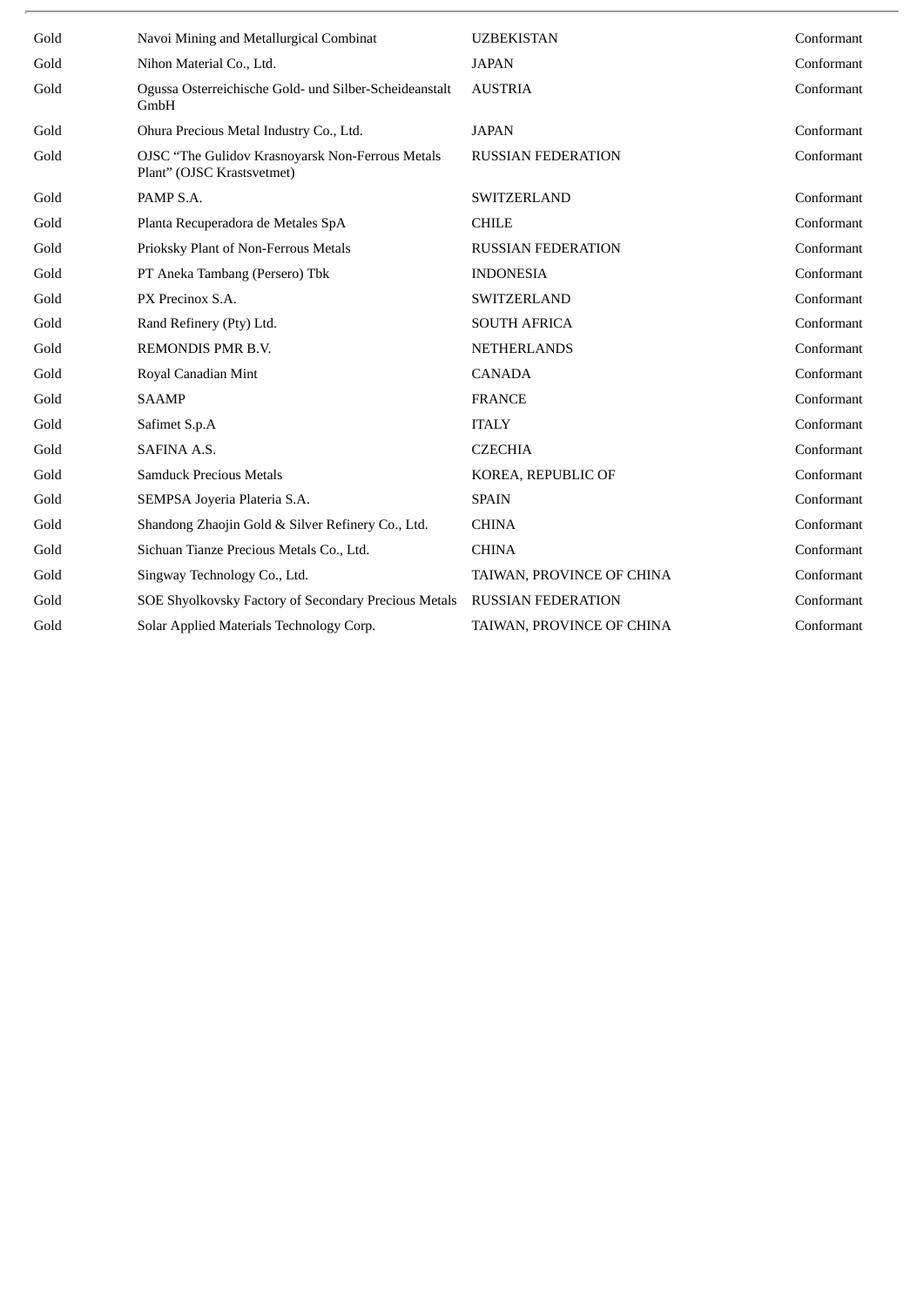| Gold     | Sumitomo Metal Mining Co., Ltd.                     | <b>JAPAN</b>             | Conformant |
|----------|-----------------------------------------------------|--------------------------|------------|
| Gold     | SungEel HiMetal Co., Ltd.                           | KOREA, REPUBLIC OF       | Conformant |
| Gold     | T.C.A S.p.A                                         | <b>ITALY</b>             | Conformant |
| Gold     | Tanaka Kikinzoku Kogyo K.K.                         | <b>JAPAN</b>             | Conformant |
| Gold     | Shandong Gold Smelting Co., Ltd.                    | <b>CHINA</b>             | Conformant |
| Gold     | Tokuriki Honten Co., Ltd.                           | <b>JAPAN</b>             | Conformant |
| Gold     | TOO Tau-Ken-Altyn                                   | <b>KAZAKHSTAN</b>        | Conformant |
| Gold     | Torecom                                             | KOREA, REPUBLIC OF       | Conformant |
| Gold     | <b>Umicore Precious Metals Thailand</b>             | <b>THAILAND</b>          | Conformant |
| Gold     | Umicore S.A. Business Unit Precious Metals Refining | <b>BELGIUM</b>           | Conformant |
| Gold     | United Precious Metal Refining, Inc.                | UNITED STATES OF AMERICA | Conformant |
| Gold     | Valcambi S.A.                                       | SWITZERLAND              | Conformant |
| Gold     | Western Australian Mint (T/a The Perth Mint)        | <b>AUSTRALIA</b>         | Conformant |
| Gold     | WIELAND Edelmetalle GmbH                            | <b>GERMANY</b>           | Conformant |
| Gold     | Yamakin Co., Ltd.                                   | <b>JAPAN</b>             | Conformant |
| Gold     | Yokohama Metal Co., Ltd.                            | <b>JAPAN</b>             | Conformant |
| Gold     | Zhongyuan Gold Smelter of Zhongjin Gold Corporation | <b>CHINA</b>             | Conformant |
| Gold     | Gold Refinery of Zijin Mining Group Co., Ltd.       | <b>CHINA</b>             | Conformant |
| Tantalum | Asaka Riken Co., Ltd.                               | <b>JAPAN</b>             | Conformant |
| Tantalum | Changsha South Tantalum Niobium Co., Ltd.           | <b>CHINA</b>             | Conformant |
| Tantalum | D Block Metals, LLC                                 | UNITED STATES OF AMERICA | Conformant |
| Tantalum | F&X Electro-Materials Ltd.                          | <b>CHINA</b>             | Conformant |
| Tantalum | FIR Metals & Resource Ltd.                          | <b>CHINA</b>             | Conformant |
| Tantalum | Global Advanced Metals Aizu                         | <b>JAPAN</b>             | Conformant |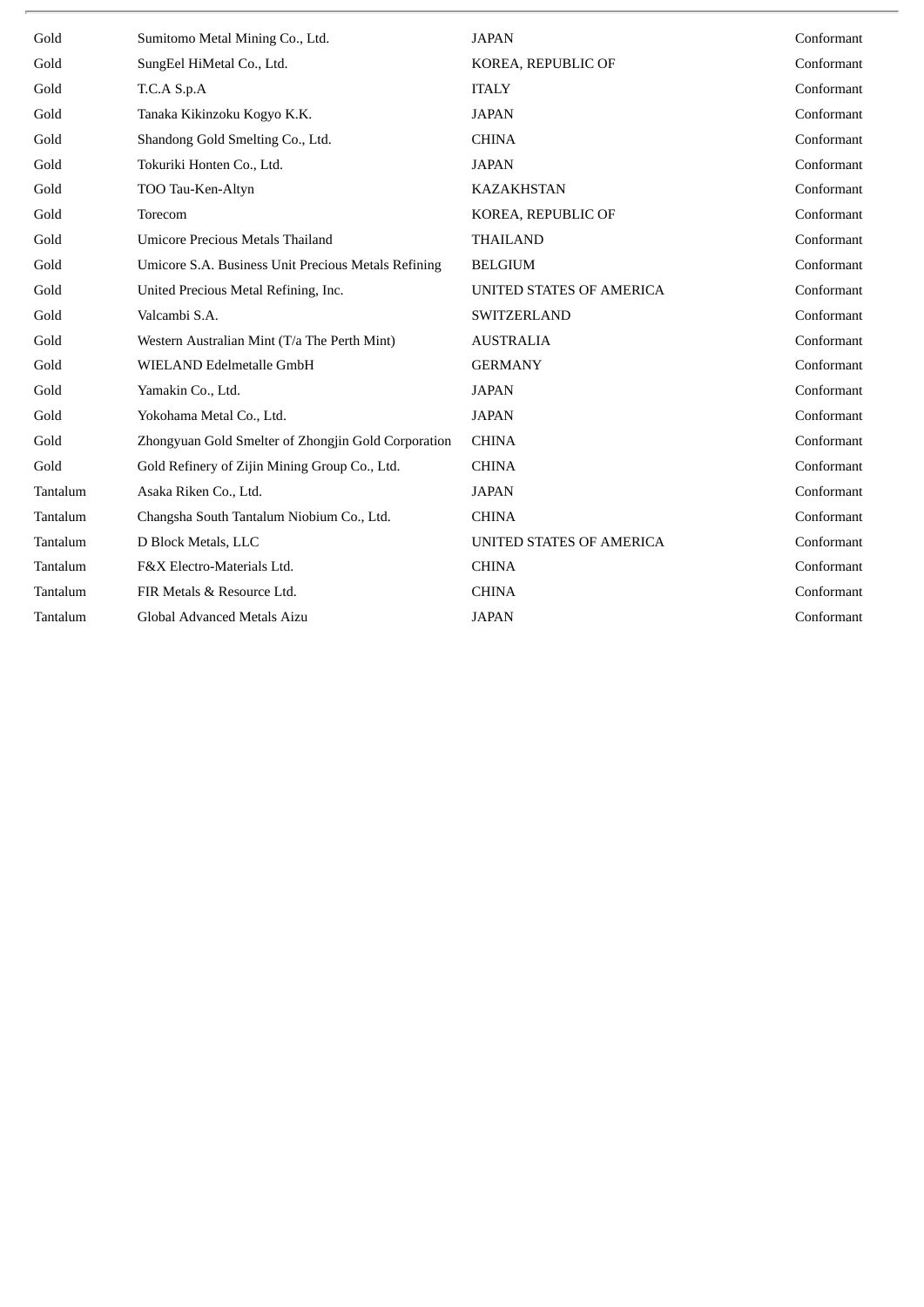| Tantalum | Global Advanced Metals Boyertown                  | UNITED STATES OF AMERICA     | Conformant |
|----------|---------------------------------------------------|------------------------------|------------|
| Tantalum | XIMEI RESOURCES (GUANGDONG) LIMITED               | <b>CHINA</b>                 | Conformant |
| Tantalum | TANIOBIS Co., Ltd.                                | <b>THAILAND</b>              | Conformant |
| Tantalum | <b>TANIOBIS GmbH</b>                              | <b>GERMANY</b>               | Conformant |
| Tantalum | H.C. Starck Hermsdorf GmbH                        | <b>GERMANY</b>               | Conformant |
| Tantalum | H.C. Starck Inc.                                  | UNITED STATES OF AMERICA     | Conformant |
| Tantalum | TANIOBIS Japan Co., Ltd.                          | <b>JAPAN</b>                 | Conformant |
| Tantalum | TANIOBIS Smelting GmbH & Co. KG                   | <b>GERMANY</b>               | Conformant |
| Tantalum | Hengyang King Xing Lifeng New Materials Co., Ltd. | <b>CHINA</b>                 | Conformant |
| Tantalum | Jiangxi Dinghai Tantalum & Niobium Co., Ltd.      | <b>CHINA</b>                 | Conformant |
| Tantalum | Jiangxi Tuohong New Raw Material                  | <b>CHINA</b>                 | Conformant |
| Tantalum | JiuJiang JinXin Nonferrous Metals Co., Ltd.       | <b>CHINA</b>                 | Conformant |
| Tantalum | Jiujiang Tanbre Co., Ltd.                         | <b>CHINA</b>                 | Conformant |
| Tantalum | Jiujiang Zhongao Tantalum & Niobium Co., Ltd.     | <b>CHINA</b>                 | Conformant |
| Tantalum | <b>KEMET</b> de Mexico                            | <b>MEXICO</b>                | Conformant |
| Tantalum | LSM Brasil S.A.                                   | <b>BRAZIL</b>                | Conformant |
| Tantalum | Metallurgical Products India Pvt., Ltd.           | <b>INDIA</b>                 | Conformant |
| Tantalum | Mineracao Taboca S.A.                             | <b>BRAZIL</b>                | Conformant |
| Tantalum | Mitsui Mining and Smelting Co., Ltd.              | <b>JAPAN</b>                 | Conformant |
| Tantalum | <b>NPM Silmet AS</b>                              | <b>ESTONIA</b>               | Conformant |
| Tantalum | Ningxia Orient Tantalum Industry Co., Ltd.        | <b>CHINA</b>                 | Conformant |
| Tantalum | <b>Meta Materials</b>                             | NORTH MACEDONIA, REPUBLIC OF | Conformant |
| Tantalum | QuantumClean                                      | UNITED STATES OF AMERICA     | Conformant |
| Tantalum | Resind Industria e Comercio Ltda.                 | <b>BRAZIL</b>                | Conformant |
|          |                                                   |                              |            |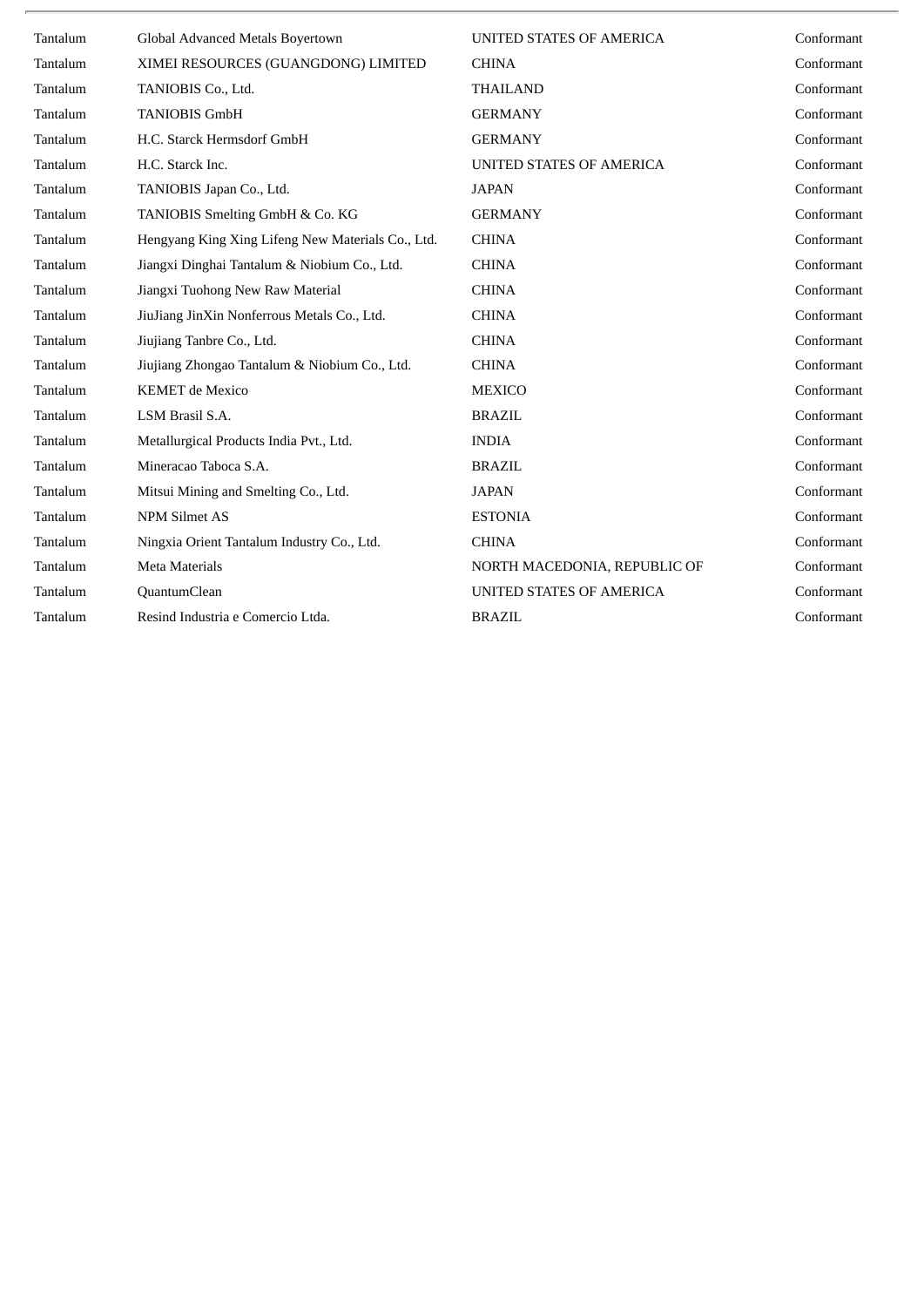| Tantalum | Yanling Jincheng Tantalum & Niobium Co., Ltd.     | <b>CHINA</b>              | Conformant |
|----------|---------------------------------------------------|---------------------------|------------|
| Tantalum | Solikamsk Magnesium Works OAO                     | <b>RUSSIAN FEDERATION</b> | Conformant |
| Tantalum | Taki Chemical Co., Ltd.                           | <b>JAPAN</b>              | Conformant |
| Tantalum | <b>Telex Metals</b>                               | UNITED STATES OF AMERICA  | Conformant |
| Tantalum | Ulba Metallurgical Plant JSC                      | <b>KAZAKHSTAN</b>         | Conformant |
| Tantalum | XinXing HaoRong Electronic Material Co., Ltd.     | <b>CHINA</b>              | Conformant |
| Tin      | Alpha                                             | UNITED STATES OF AMERICA  | Conformant |
| Tin      | Chenzhou Yunxiang Mining and Metallurgy Co., Ltd. | <b>CHINA</b>              | Conformant |
| Tin      | Chifeng Dajingzi Tin Industry Co., Ltd.           | <b>CHINA</b>              | Conformant |
| Tin      | China Tin Group Co., Ltd.                         | <b>CHINA</b>              | Conformant |
| Tin      | CV Ayi Jaya                                       | <b>INDONESIA</b>          | Conformant |
| Tin      | PT Aries Kencana Sejahtera                        | <b>INDONESIA</b>          | Conformant |
| Tin      | PT Rajehan Ariq                                   | <b>INDONESIA</b>          | Conformant |
| Tin      | Dowa                                              | <b>JAPAN</b>              | Conformant |
| Tin      | Metallo Spain S.L.U.                              | <b>SPAIN</b>              | Conformant |
| Tin      | Gejiu Non-Ferrous Metal Processing Co., Ltd.      | <b>CHINA</b>              | Conformant |
| Tin      | Gejiu Zili Mining And Metallurgy Co., Ltd.        | <b>CHINA</b>              | Conformant |
| Tin      | Guangdong Hanhe Non-Ferrous Metal Co., Ltd.       | <b>CHINA</b>              | Conformant |
| Tin      | HuiChang Hill Tin Industry Co., Ltd.              | <b>CHINA</b>              | Conformant |
| Tin      | Gejiu Kai Meng Industry and Trade LLC             | <b>CHINA</b>              | Conformant |
| Tin      | Ma'anshan Weitai Tin Co., Ltd.                    | <b>CHINA</b>              | Conformant |
| Tin      | Magnu's Minerais Metais e Ligas Ltda.             | <b>BRAZIL</b>             | Conformant |
| Tin      | Melt Metais e Ligas S.A.                          | <b>BRAZIL</b>             | Conformant |
| Tin      | Metallic Resources, Inc.                          | UNITED STATES OF AMERICA  | Conformant |
|          |                                                   |                           |            |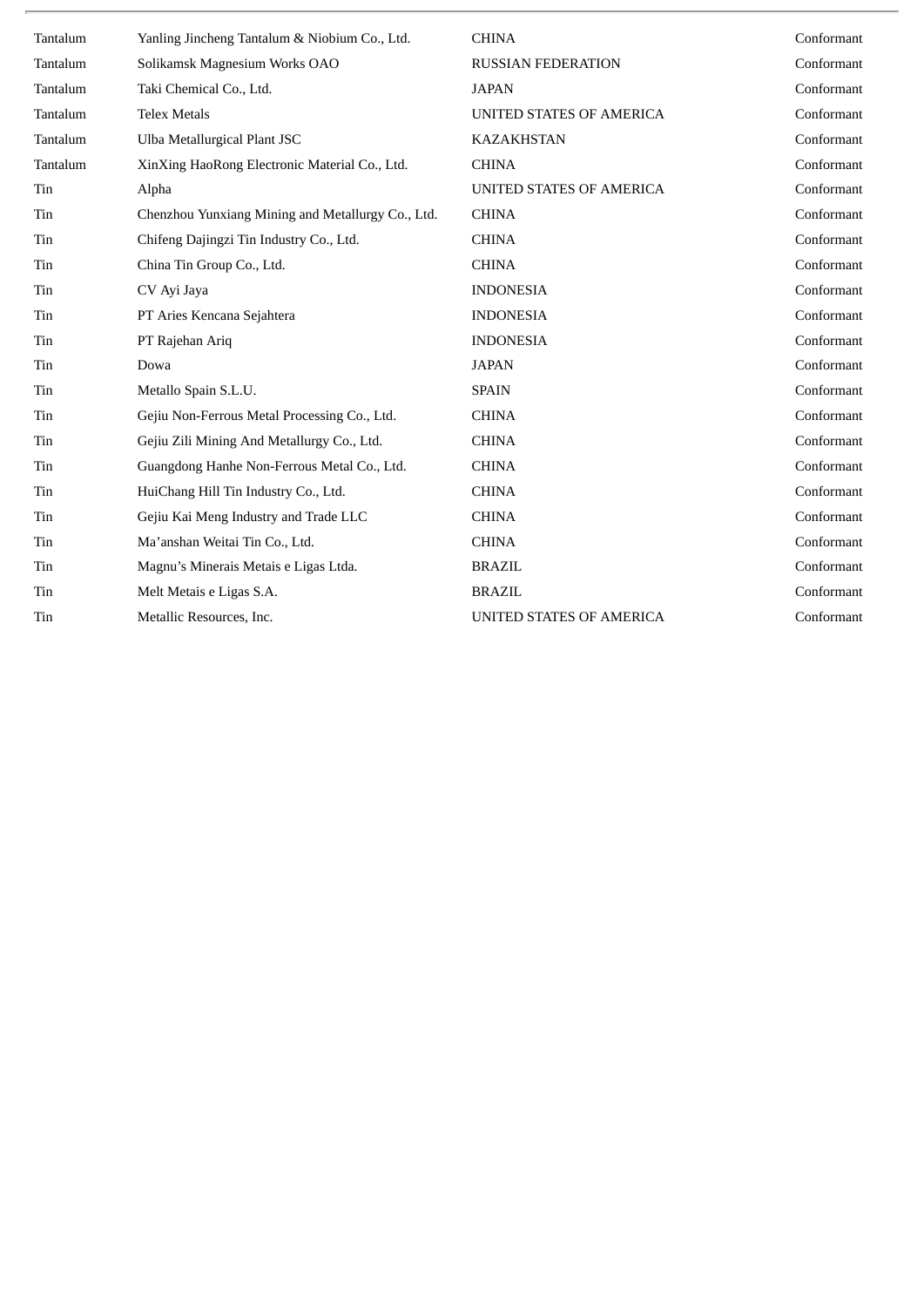| Tin      | Mitsubishi Materials Corporation               | <b>JAPAN</b>              | Conformant |
|----------|------------------------------------------------|---------------------------|------------|
| Tin      | Jiangxi New Nanshan Technology Ltd.            | <b>CHINA</b>              | Conformant |
| Tin      | O.M. Manufacturing (Thailand) Co., Ltd.        | <b>THAILAND</b>           | Conformant |
| Tin      | O.M. Manufacturing Philippines, Inc.           | <b>PHILIPPINES</b>        | Conformant |
| Tin      | PT ATD Makmur Mandiri Jaya                     | <b>INDONESIA</b>          | Conformant |
| Tin      | PT Babel Inti Perkasa                          | <b>INDONESIA</b>          | Conformant |
| Tin      | PT Babel Surya Alam Lestari                    | <b>INDONESIA</b>          | Conformant |
| Tin      | PT Timah Nusantara                             | <b>INDONESIA</b>          | Conformant |
| Tin      | PT Prima Timah Utama                           | <b>INDONESIA</b>          | Conformant |
| Tin      | PT Rajawali Rimba Perkasa                      | <b>INDONESIA</b>          | Conformant |
| Tin      | PT Sariwiguna Binasentosa                      | <b>INDONESIA</b>          | Conformant |
| Tin      | PT Stanindo Inti Perkasa                       | <b>INDONESIA</b>          | Conformant |
| Tin      | PT Tinindo Inter Nusa                          | <b>INDONESIA</b>          | Conformant |
| Tin      | Resind Industria e Comercio Ltda.              | <b>BRAZIL</b>             | Conformant |
| Tin      | Rui Da Hung                                    | TAIWAN, PROVINCE OF CHINA | Conformant |
| Tin      | Soft Metais Ltda.                              | <b>BRAZIL</b>             | Conformant |
| Tin      | Thai Nguyen Mining and Metallurgy Co., Ltd.    | VIET NAM                  | Conformant |
| Tin      | Gejiu Yunxin Nonferrous Electrolysis Co., Ltd. | <b>CHINA</b>              | Conformant |
| Tin      | Yunnan Chengfeng Non-ferrous Metals Co., Ltd.  | <b>CHINA</b>              | Conformant |
| Tin      | Yunnan Yunfan Non-ferrous Metals Co., Ltd.     | <b>CHINA</b>              | Conformant |
| Tin      | Luna Smelter, Ltd.                             | <b>RWANDA</b>             | Conformant |
| Tin      | PT Mitra Sukses Globalindo                     | <b>INDONESIA</b>          | Conformant |
| Tungsten | A.L.M.T. Corp.                                 | <b>JAPAN</b>              | Conformant |
| Tungsten | <b>ACL Metais Eireli</b>                       | <b>BRAZIL</b>             | Conformant |
| Tungsten | Asia Tungsten Products Vietnam Ltd.            | <b>VIET NAM</b>           | Conformant |
|          |                                                |                           |            |